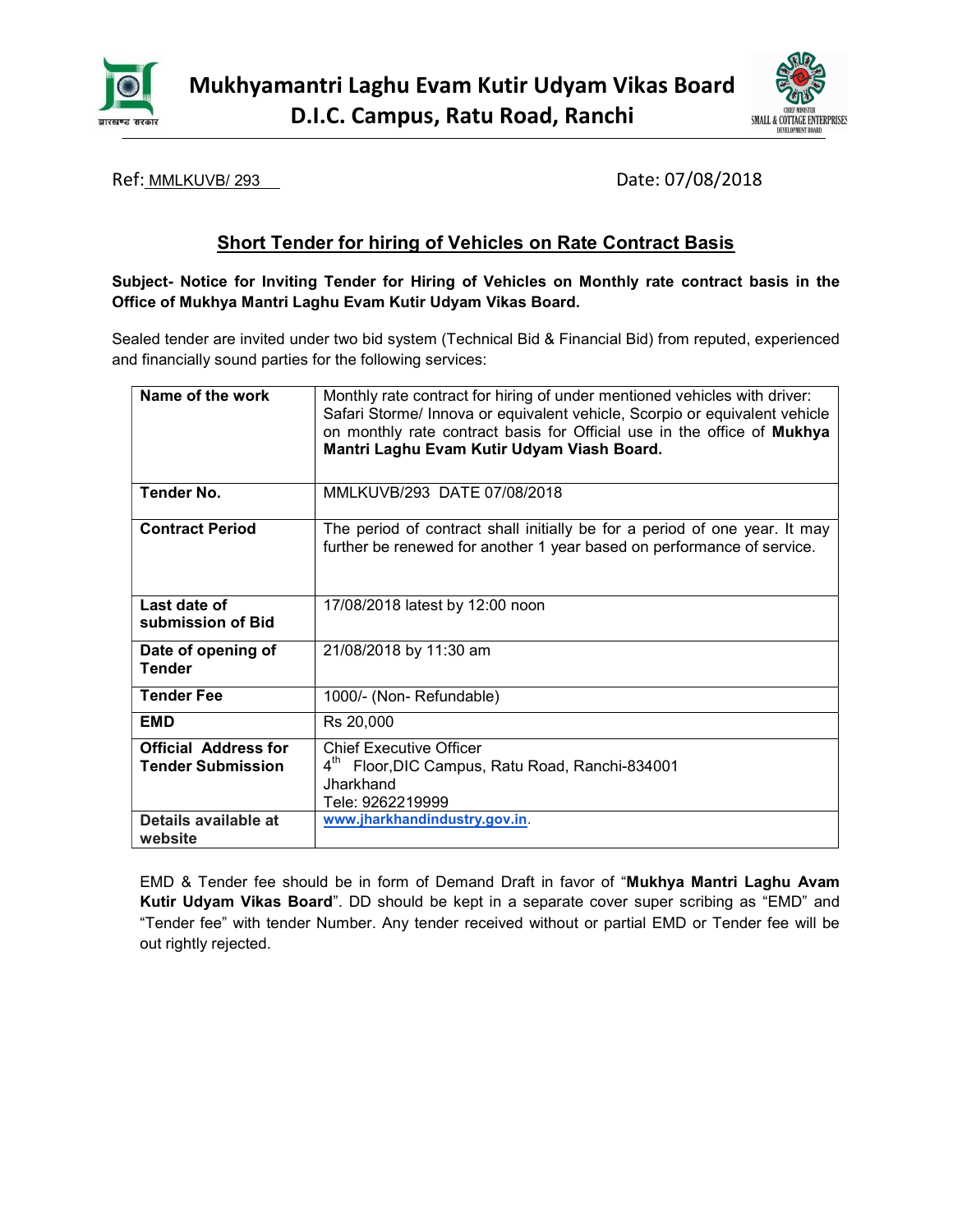#### TENDER SPECIFICATIONS & TERMS AND CONDITIONS

#### 1. SCOPE OF WORK:

 Tenders are invited for hiring of Diesel driven Safari Storme/ Innova or equivalent vehicle, Scorpio or equivalent vehicle on monthly rate contract for use in the office of Mukhya Mantri Laghu Evam Kutir Udyam Viash Board for 12 months. Vehicle shall not be more than one year old .However brand new vehicle is preferred. Any Vehicle not confirming the said specifications shall not be accepted.

#### 2. TENURE:

The Contract shall be initially for a period of 12 months. This may further be extended to another 12 months based on the performance of the service and on approval from competent authority and on mutual agreement between both parties.

#### 3. ELIGIBILITY CRETERIA:

- The bidder should have experience of running a fleet of vehicles on hiring basis for at least 3 years in Government & Semi Government undertakings/ Banks/ Institutions/ Universities/ Corporations etc. Submission of valid Service completion/Work Order certificate is mandatory.
- The Bidder should have all the necessary registration in name of his firm such as Goods & Services Tax (GST) Registration Number, Permanent Account Number (PAN).
- The Vehicle should be registered as commercial vehicle with the competent Registration Authority.
- The vehicles should be insured comprehensively and should have necessary permits from the Transport Department/ Authority.
- The Bidder should have a functional office in Ranchi and submit valid proof with Tender Document. Also the firm is required to submit its permanent residential address & Contact no.

#### 4. Terms and Conditions

- I. The bidder has to submit following documents for verification along with technical bid. In case of the brand new vehicle the time limit for the submission of below documents may be extended with the approval of competent authority.
	- Insurance:
		- (a) Vehicle to be provided should be comprehensively insured (Full insurance). Attested copy of Insurance policy should be submitted to this office before placement of order.
		- (b) Renewal of Insurance policy etc will be done by the contractor at his cost during the contract period if required. Attested copies of renewed insurance should be submitted to this office without fail. Insurance certificate valid during the period of tender & must be up to date.
	- Registration certificate book with Tax paid up to date.
	- A certificate to the affect that the tender would absolve Chief Executive Officer of any liability which accrues during the contract period with respect to any incident/accident/ act on its part or due to working of the driver (s).
		- Road permit.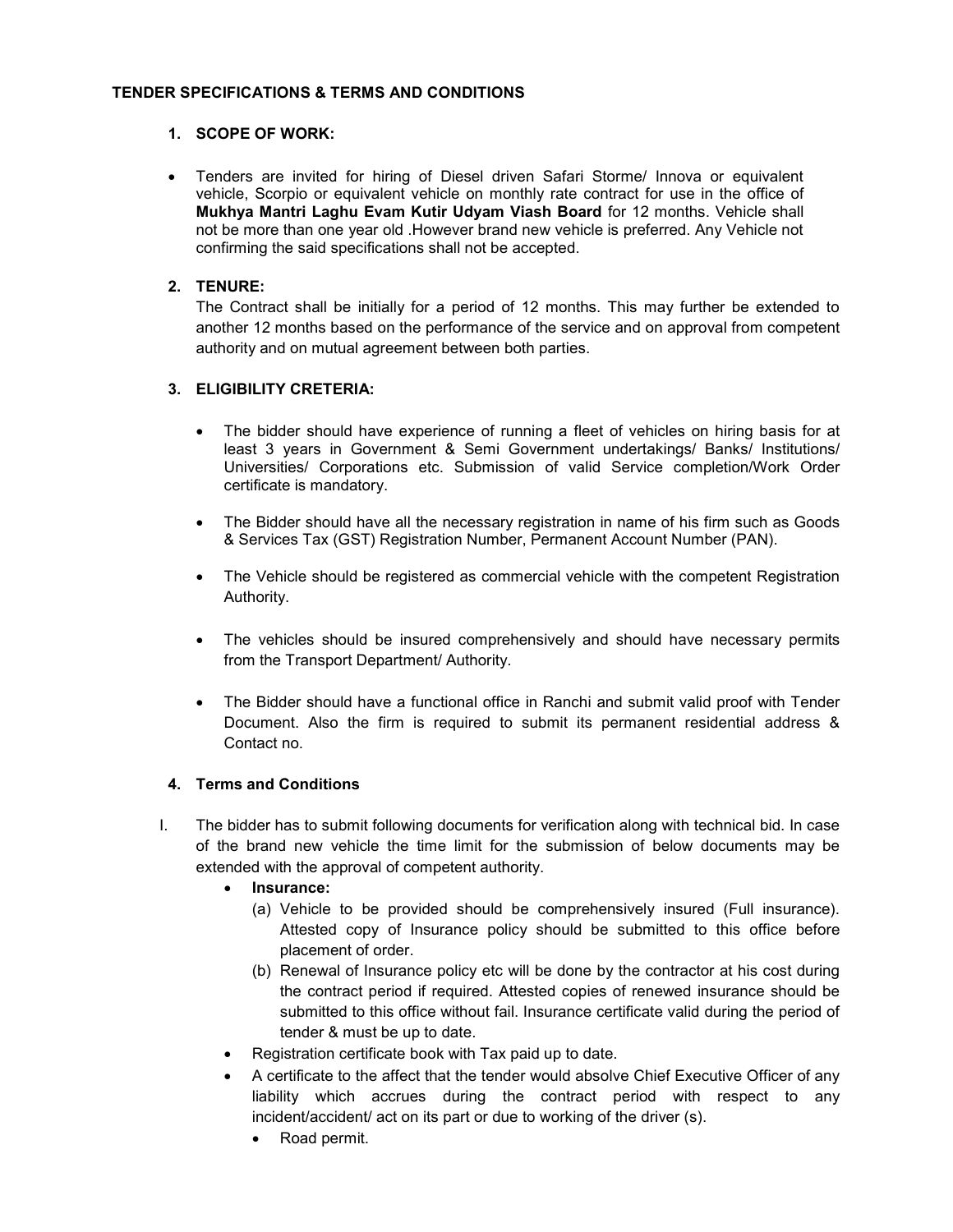- Fitness certificate
- Any other documents relevant relating to hiring of vehicle.
- Registration as TAXI/MAXI
- PUC certificate (regularly renewed)
- Copy of permanent driving license, Aadhar card of driver.
- II. Driver should be provided with cell phone at least to receive the phone calls. This condition is mandatory and no compromise will be acceptable.
- III. Driver should have minimum educational qualification as per the Motor vehicles Act.
- IV. Driver shall maintain log book and shall take sign from concern authority on a day to day basis.
- V. During the period of maintenance /breakdown of the vehicle, the contractor will have to send another similar or upper class vehicle. Failing to do so may lead to termination of contract.
- VI. No advances shall be paid. The monthly bills/quarterly bills should be raised. Payment will be made by RTGS within 30 days of receipt of the bill. TDS and other necessary deductions shall be made at time of making payment as per prevailing government norms.
- VII. The Bidder should Self certify each page of tender documents, declaration and certificates.

### VIII. Termination:

- In case of violation of terms and condition as stated in Work Order without proper reason and communication to concern authority, the Contract may be terminated before the expiry of its tenure at the discretion of Competent Authority.
- The Board reserves the rights for acceptance and rejection of any tender notice and selection of any firm on the basis of experience and expertise and shall not be answerable.

### IX. Agreement:

After finalization of tender, successful bidder will have to sign an agreement with Board for execution of contract.

### 5. Method of Submission of Tender

The Tender should be submitted in two parts as under in separate sealed Envelops:

### Part -1 Technical Bid

- Technical Bid Annexure A
- EMD & Tender Fee
- An affidavit stating that the bidder is not connected with any other Bidder taking part in aforesaid Tender in any way.
- Documents as stated in Point 4(1) above. (Please note that Firms Qualifying Technical bids will only be eligible for Financial Bids)

### Part-2 Financial Bid

Financial Bid- Annexure –B

Sd/-

(Chief Executive Officer) MMLKUVB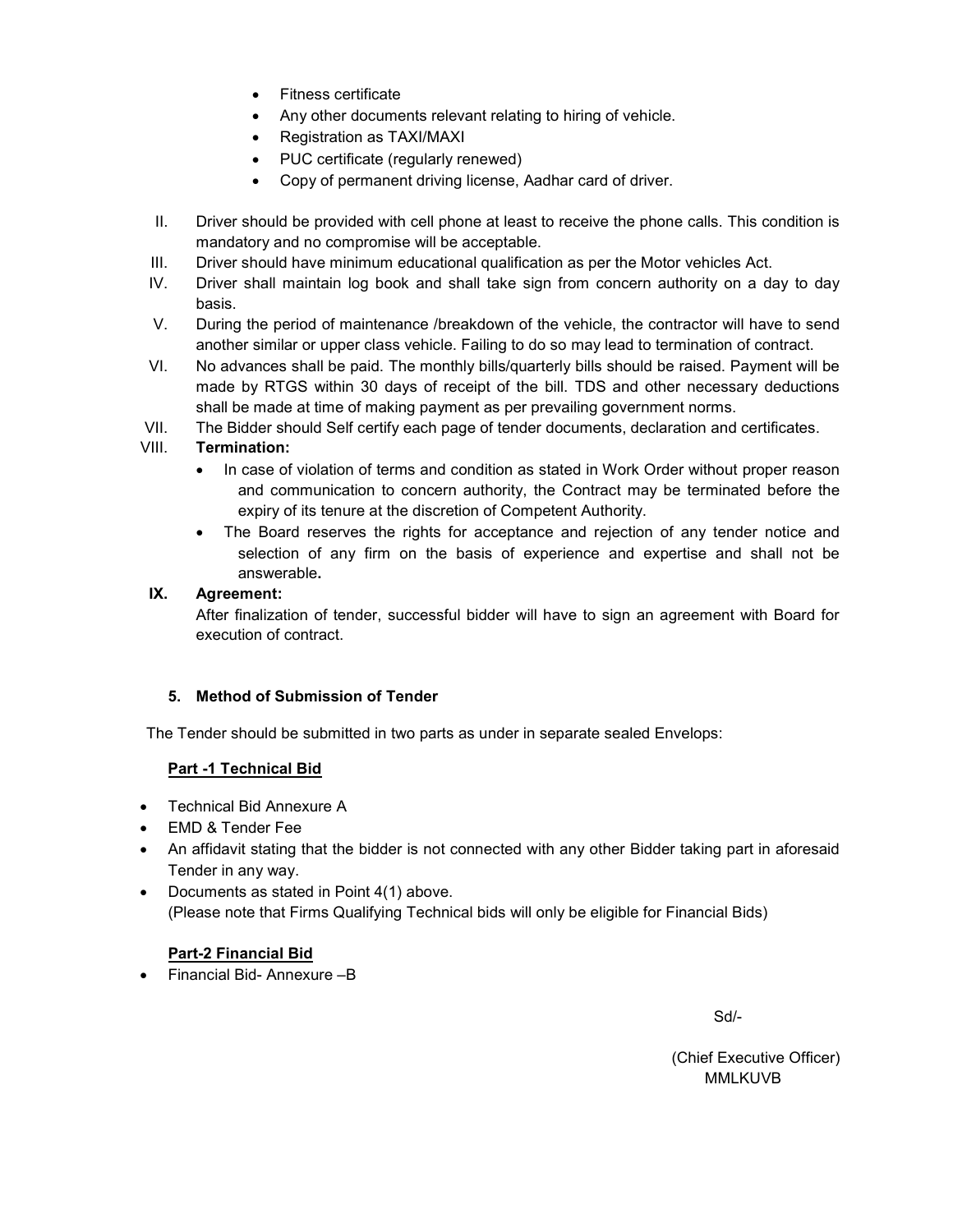## TECHNICAL BID (Annexure A)

# (Self Attested photo copies of all supporting documents must be attached with tender document)

| 1              | Name of Organization with complete Address          |
|----------------|-----------------------------------------------------|
|                | and phone no.                                       |
|                |                                                     |
|                |                                                     |
| $\mathbf{2}$   | Name of Proprietor /Director                        |
|                |                                                     |
| 3              | Type of Firm- Proprietary/partnership/Pvt Ltd       |
|                | /any other (Attach proof)                           |
|                |                                                     |
|                |                                                     |
|                |                                                     |
| 4              | Year of Incorporation (Attach Proof)                |
|                | (The bidder should have experience of               |
|                | running a fleet of vehicles on hiring basis for     |
|                | at least 3 years                                    |
| 5              | PAN NO (Self certified)                             |
|                |                                                     |
| 6              | <b>GST NO (Self Certified)</b>                      |
|                |                                                     |
| $\overline{7}$ | All other documents and certificates as             |
|                | mentioned in Terms & Condition i.e. point 4         |
|                | (I) above                                           |
|                |                                                     |
|                | Insurance<br>$\bullet$                              |
|                |                                                     |
|                | Registration certificate book with Tax<br>$\bullet$ |
|                | paid up to date                                     |
|                |                                                     |
|                | Road permit.                                        |
|                | Registration as TAXI/MAXI                           |
|                |                                                     |
|                | PUC certificate                                     |
|                |                                                     |
|                |                                                     |
|                |                                                     |
|                |                                                     |
|                |                                                     |
|                |                                                     |
| 9              | Financial Bid /quotation completed and              |
|                | sealed in a separate envelope.                      |
|                |                                                     |